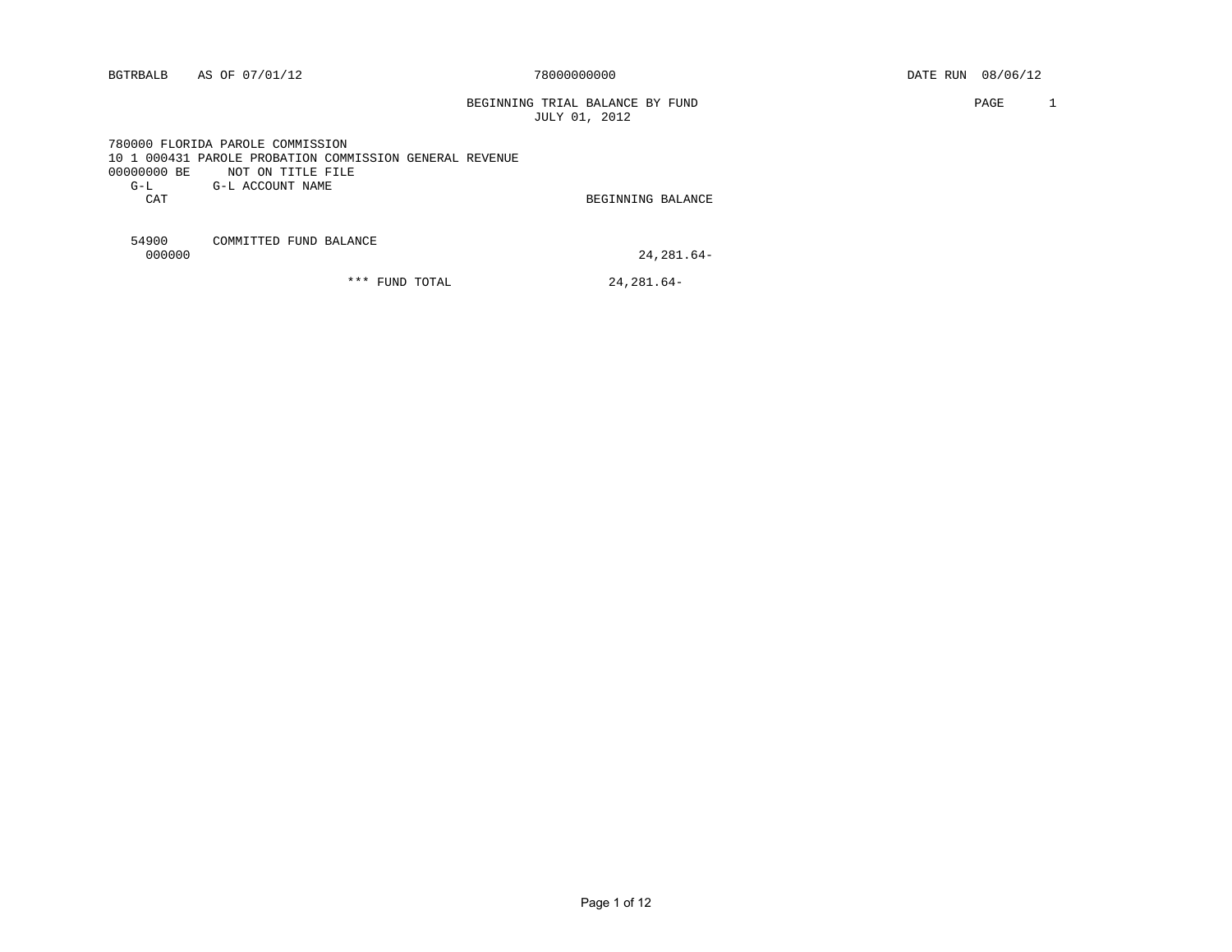BEGINNING TRIAL BALANCE BY FUND **PAGE 2** JULY 01, 2012

 780000 FLORIDA PAROLE COMMISSION 10 1 000431 PAROLE PROBATION COMMISSION GENERAL REVENUE 78000000 PAROLE COMMISSION G-L G-L ACCOUNT NAME

35500 DUE TO OTHER GOVERNMENTAL UNITS

| _∟−نی<br>CAT                                             | G-L ACCOUNI NAME                                                                                                                                                                                                                | BEGINNING BALANCE                                            |
|----------------------------------------------------------|---------------------------------------------------------------------------------------------------------------------------------------------------------------------------------------------------------------------------------|--------------------------------------------------------------|
| 000000                                                   | 13100 UNEXPENDED GENERAL REVENUE RELEASES                                                                                                                                                                                       | 0.00                                                         |
| 000000                                                   | 15100 ACCOUNTS RECEIVABLE                                                                                                                                                                                                       | 0.00                                                         |
| 010000                                                   | 16100 DUE FROM STATE FUNDS, WITHIN DIVISION<br>SALARIES AND BENEFITS                                                                                                                                                            | 0.00                                                         |
| 16200<br>000000                                          | DUE FROM STATE FUNDS, WITHIN DEPART.                                                                                                                                                                                            | 0.00                                                         |
| 040000                                                   | 16300 DUE FROM OTHER DEPARTMENTS<br><b>EXPENSES</b>                                                                                                                                                                             | 0.00                                                         |
| 000000                                                   | 17100 SUPPLY INVENTORY<br>040000 EXPENSES<br>040000 CF EXPENSES<br>** GL 17100 TOTAL                                                                                                                                            | 0.00<br>0.00<br>0.00<br>0.00                                 |
| 010000<br>030000<br>040000<br>040000<br>060000<br>990000 | 31100 ACCOUNTS PAYABLE<br>SALARIES AND BENEFITS<br>OTHER PERSONAL SERVICES<br>EXPENSES<br>CF EXPENSES<br>OPERATING CAPITAL OUTLAY<br>060000 CF OPERATING CAPITAL OUTLAY<br>CATEGORY NAME NOT ON TITLE FILE<br>** GL 31100 TOTAL | 0.00<br>0.00<br>0.00<br>0.00<br>0.00<br>0.00<br>0.00<br>0.00 |
| 35300                                                    | DUE TO OTHER DEPARTMENTS                                                                                                                                                                                                        |                                                              |

 010000 SALARIES AND BENEFITS 0.00 030000 OTHER PERSONAL SERVICES 0.00<br>040000 EXPENSES 0.00 040000 EXPENSES 0.00 990000 CATEGORY NAME NOT ON TITLE FILE 0.00

040000 EXPENSES 0.00<br>040000 CF EXPENSES 0.00 040000 CF EXPENSES 0.00<br>
990000 CATEGORY NAME NOT ON TITLE FILE 0 00000 0.00 990000 CATEGORY NAME NOT ON TITLE FILE **11.** 0.00  $**$  GL 35500 TOTAL

\*\* GL 35300 TOTAL 0.00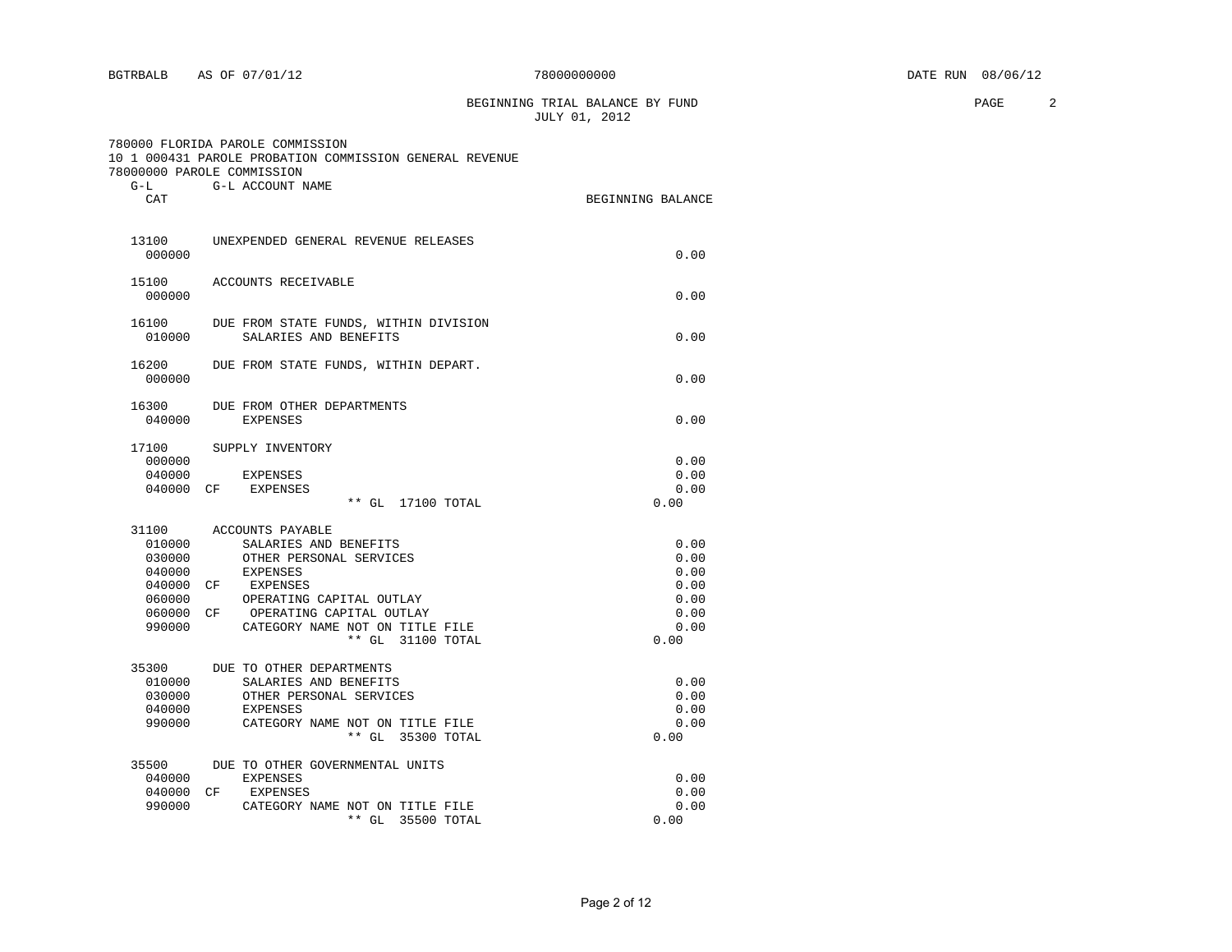BEGINNING TRIAL BALANCE BY FUND **PAGE** 3 JULY 01, 2012

|       | 780000 FLORIDA PAROLE COMMISSION                        |                  |  |  |
|-------|---------------------------------------------------------|------------------|--|--|
|       | 10 1 000431 PAROLE PROBATION COMMISSION GENERAL REVENUE |                  |  |  |
|       | 78000000 PAROLE COMMISSION                              |                  |  |  |
| $G-T$ |                                                         | G-L ACCOUNT NAME |  |  |

| CAT                       |                                                            | BEGINNING BALANCE |
|---------------------------|------------------------------------------------------------|-------------------|
| 35600<br>000000<br>001800 | DUE TO GENERAL REVENUE                                     | 0.00<br>0.00      |
|                           | ** GL 35600 TOTAL                                          | 0.00              |
| 38500<br>060000           | INSTALLMENT PURCHASE CONTRACTS<br>OPERATING CAPITAL OUTLAY | 0.00              |
| 48600<br>000000           | COMPENSATED ABSENCES LIABILITY                             | 0.00              |
| 54900<br>000000           | COMMITTED FUND BALANCE                                     | 0.00              |
| 54901<br>000000           | BEGINNING FUND BALANCE AGENCY                              | 0.00              |
| 55100                     | FUND BALANCE RESERVED FOR ENCUMBRANCES                     |                   |
| 000000                    |                                                            | 0.00              |
| 030000<br>040000          | OTHER PERSONAL SERVICES<br><b>EXPENSES</b>                 | 0.00<br>0.00      |
| 060000                    | OPERATING CAPITAL OUTLAY                                   | 0.00              |
|                           | ** GL 55100 TOTAL                                          | 0.00              |
| 55200                     | FUND BALANCE RESERVED FOR INVENTORIES                      |                   |
| 000000                    |                                                            | 0.00              |
| 060000                    | OPERATING CAPITAL OUTLAY<br>** GL 55200 TOTAL              | 0.00<br>0.00      |
| 55900                     | OTHER FUND BALANCE RESERVED                                |                   |
| 000000                    |                                                            | 0.00              |

|  | *** FUND TOTAL | 0.00 |
|--|----------------|------|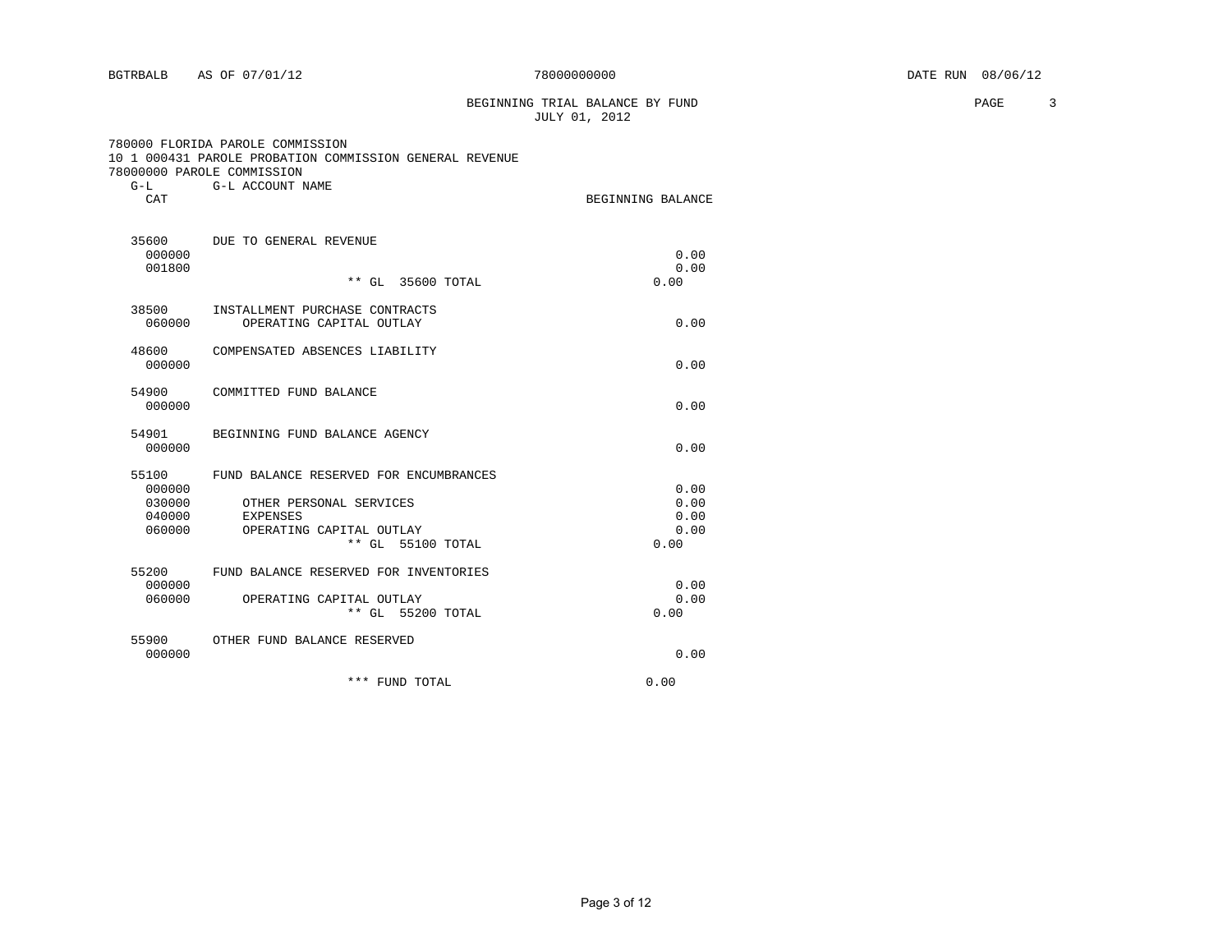BEGINNING TRIAL BALANCE BY FUND **PAGE** 4 JULY 01, 2012

| $G-L$                                                         | 780000 FLORIDA PAROLE COMMISSION<br>10 1 000431 PAROLE PROBATION COMMISSION GENERAL REVENUE<br>78010000 PGM: PST-INCAR ENF/VIC RTS<br>G-L ACCOUNT NAME            |                                                                               |
|---------------------------------------------------------------|-------------------------------------------------------------------------------------------------------------------------------------------------------------------|-------------------------------------------------------------------------------|
| CAT                                                           |                                                                                                                                                                   | BEGINNING BALANCE                                                             |
| 000000                                                        | 13100 UNEXPENDED GENERAL REVENUE RELEASES                                                                                                                         | 79,594.08                                                                     |
| 31100<br>030000<br>030000 CF<br>040000<br>040000 CF<br>210014 | ACCOUNTS PAYABLE<br>OTHER PERSONAL SERVICES<br>OTHER PERSONAL SERVICES<br>EXPENSES<br>EXPENSES<br>OTHER DATA PROCESSING SVCS<br>** GL 31100 TOTAL                 | $12.24-$<br>$1,460.73-$<br>$7,822.42-$<br>11, 156.29-<br>0.00<br>$20,451.68-$ |
| 32100<br>010000<br>010000 CF<br>030000                        | ACCRUED SALARIES AND WAGES<br>SALARIES AND BENEFITS<br>SALARIES AND BENEFITS<br>OTHER PERSONAL SERVICES<br>030000 CF OTHER PERSONAL SERVICES<br>** GL 32100 TOTAL | 0.00<br>44,693.42-<br>$929.00 -$<br>21, 281.04-<br>$66,903.46 -$              |
| 35300<br>030000<br>030000 CF<br>040000<br>040000 CF<br>210014 | DUE TO OTHER DEPARTMENTS<br>OTHER PERSONAL SERVICES<br>OTHER PERSONAL SERVICES<br><b>EXPENSES</b><br>EXPENSES<br>OTHER DATA PROCESSING SVCS<br>** GL 35300 TOTAL  | 0.00<br>$101.68 -$<br>$5,014.60-$<br>$900.92 -$<br>0.00<br>$6,017.20 -$       |
| 38600<br>000000<br>010000                                     | CURRENT COMPENSATED ABSENCES LIABILITY<br>SALARIES AND BENEFITS<br>** GL 38600 TOTAL                                                                              | 0.00<br>24, 281.64-<br>$24, 281.64 -$                                         |
| 54900<br>000000                                               | COMMITTED FUND BALANCE                                                                                                                                            | 62,341.54                                                                     |
| 94100<br>030000<br>040000<br>210014                           | <b>ENCUMBRANCES</b><br>OTHER PERSONAL SERVICES<br>EXPENSES<br>OTHER DATA PROCESSING SVCS<br>** GL 94100 TOTAL                                                     | 19, 175. 76<br>961.09<br>213.00<br>20,349.85                                  |
| 98100<br>030000<br>040000<br>210014                           | BUDGETARY FND BAL RESERVED/ENCUMBRANCE<br>OTHER PERSONAL SERVICES<br><b>EXPENSES</b><br>OTHER DATA PROCESSING SVCS<br>** GL 98100 TOTAL                           | 19, 175. 76 -<br>$961.09 -$<br>$213.00 -$<br>$20, 349.85 -$                   |
|                                                               | *** FUND TOTAL                                                                                                                                                    | 24, 281.64                                                                    |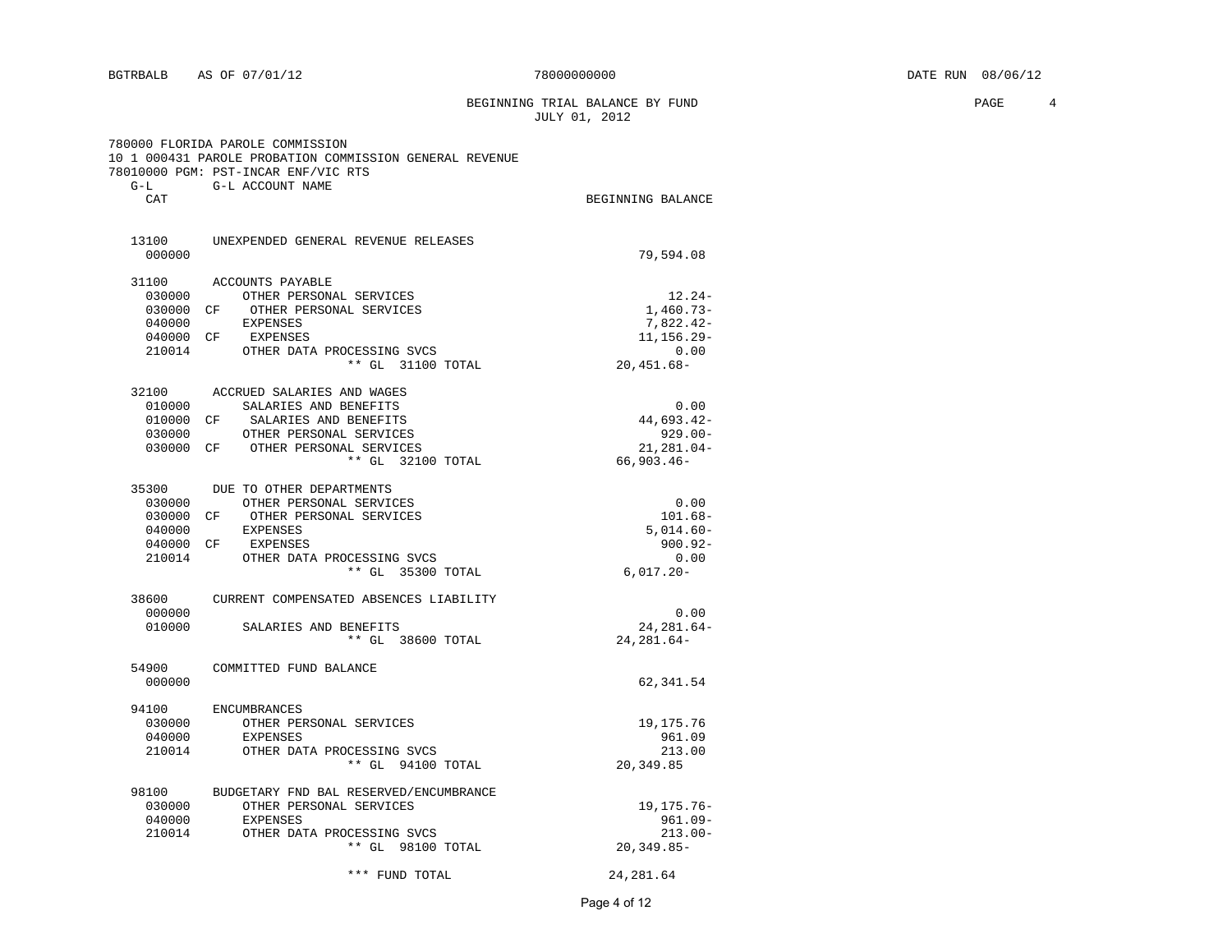| BGTRBALB |  | AS OF 07/01/12 |
|----------|--|----------------|
|          |  |                |

BEGINNING TRIAL BALANCE BY FUND **PAGE** 5 JULY 01, 2012

| 00000000 BE<br>$G-L$<br>CAT | 780000 FLORIDA PAROLE COMMISSION<br>20 2 261007 FEDERAL GRANTS TRUST FUND - FPC<br>NOT ON TITLE FILE<br>G-L ACCOUNT NAME | BEGINNING BALANCE |
|-----------------------------|--------------------------------------------------------------------------------------------------------------------------|-------------------|
| 54900<br>000000             | COMMITTED FUND BALANCE                                                                                                   | 4,554.86          |
| 57200<br>000000             | RESTRICTED BY FEDERAL GOVERNMENT                                                                                         | 8,768.86-         |
|                             | ***<br>TOTAL<br>FUND                                                                                                     | $4.214.00 -$      |

Page 5 of 12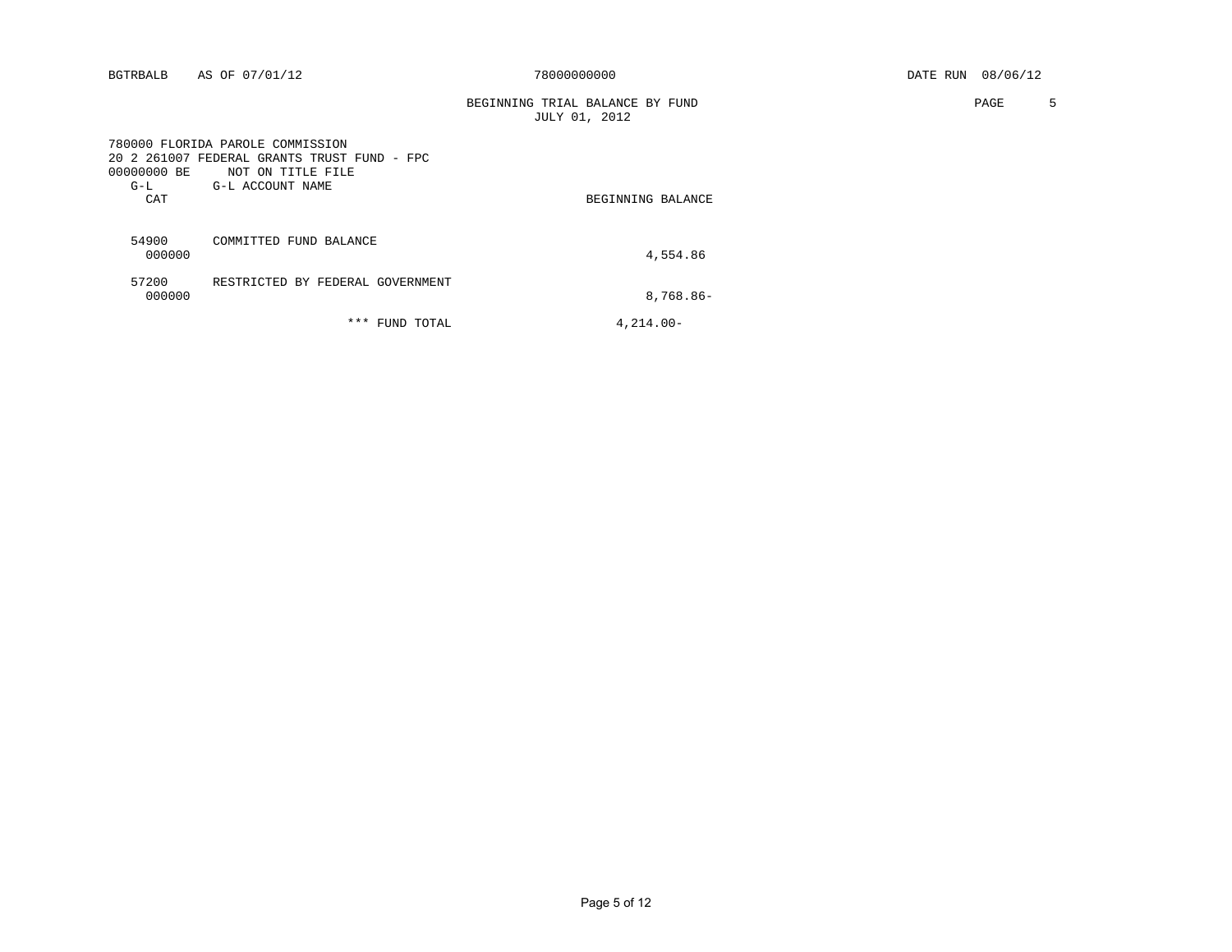| BGTRBALB |  | AS OF 07/01/12 |
|----------|--|----------------|
|          |  |                |

| TRIAL BALANCE BY FUND<br>BEGINNING | PAGE |  |
|------------------------------------|------|--|
| 2012<br>JULY                       |      |  |

| $20^{\circ}$<br>$G-L$<br>CAT | 780000 FLORIDA PAROLE COMMISSION<br>2 261007 FEDERAL GRANTS TRUST FUND - FPC<br>78010000 PGM: PST-INCAR ENF/VIC RTS<br>G-L ACCOUNT NAME | BEGINNING BALANCE |
|------------------------------|-----------------------------------------------------------------------------------------------------------------------------------------|-------------------|
| 12100<br>000000              | UNRELEASED CASH IN STATE TREASURY                                                                                                       | 16,936.68         |
| 16300<br>001510              | DUE FROM OTHER DEPARTMENTS                                                                                                              | 4,194.38          |
| 54900<br>000000              | COMMITTED FUND BALANCE                                                                                                                  | $4,554.86-$       |
| 57200<br>000000              | RESTRICTED BY FEDERAL GOVERNMENT                                                                                                        | $12,362.20 -$     |
|                              | ***<br>FUND TOTAL                                                                                                                       | 4,214.00          |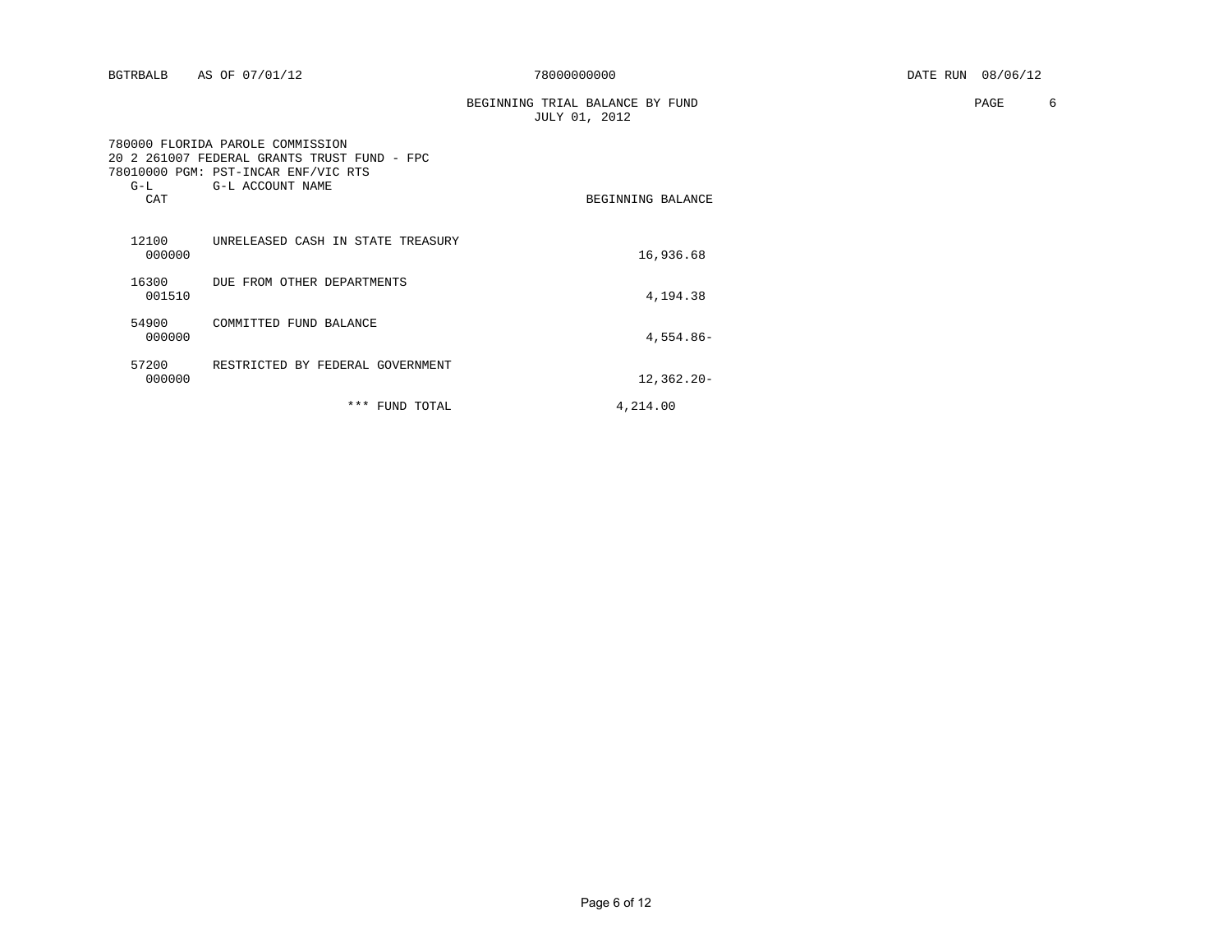BEGINNING TRIAL BALANCE BY FUND **PAGE** 7 JULY 01, 2012

| 00000000 BE | 780000 FLORIDA PAROLE COMMISSION<br>80 9 000431 FIXED ASSET GROUP<br>NOT ON TITLE FILE |                            |
|-------------|----------------------------------------------------------------------------------------|----------------------------|
| CAT         | G-L G-L ACCOUNT NAME                                                                   | BEGINNING BALANCE          |
| 27600       | FURNITURE AND EQUIPMENT                                                                |                            |
| 000000      |                                                                                        | 1,286,289.28               |
| 040000      | <b>EXPENSES</b>                                                                        | $8,400.89-$                |
| 060000      | OPERATING CAPITAL OUTLAY                                                               | $503, 390.37 -$            |
| 100021      | ACOUISITION/MOTOR VEHICLES                                                             | $3,809.85-$                |
| 210014      | OTHER DATA PROCESSING SVCS<br>** GL 27600 TOTAL                                        | 609, 258.52-<br>161,429.65 |
| 27700       | ACC DEPR - FURNITURE & EQUIPMENT                                                       |                            |
| 060000      | OPERATING CAPITAL OUTLAY                                                               | 87,073.77-                 |
| 100021      | ACOUISITION/MOTOR VEHICLES                                                             | $20, 166.24 -$             |
| 210014      | OTHER DATA PROCESSING SVCS                                                             | $9,672.00 -$               |
|             | ** GL 27700 TOTAL                                                                      | $116,912.01-$              |
| 54900       | COMMITTED FUND BALANCE                                                                 |                            |
| 000000      |                                                                                        | 44,517.64-                 |
|             | *** FUND TOTAL                                                                         | 0.00                       |
|             |                                                                                        |                            |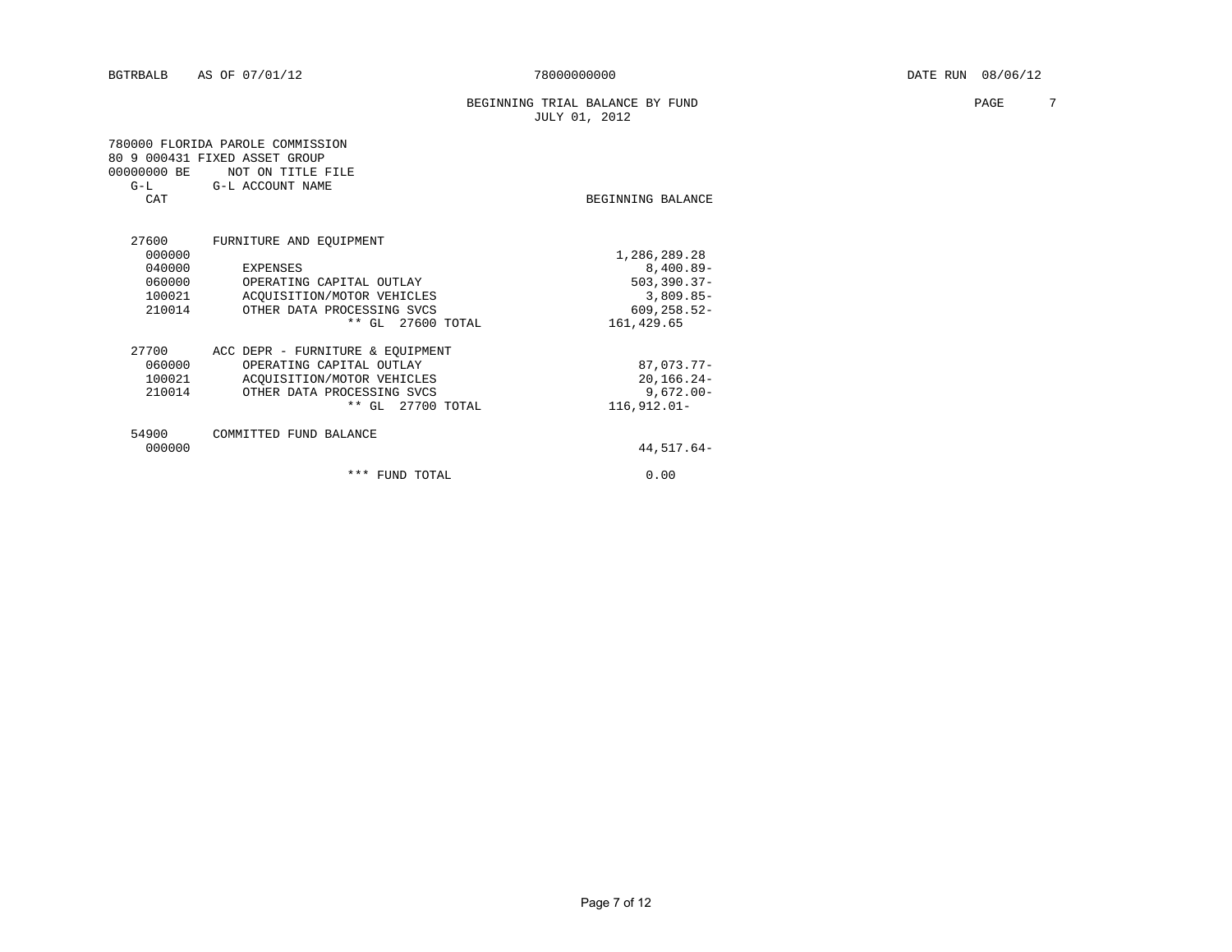BEGINNING TRIAL BALANCE BY FUND **PAGE 88** JULY 01, 2012

|               | 780000 FLORIDA PAROLE COMMISSION<br>90 9 999999 LONG TERM DEBT ACCOUNT GROUP |                   |
|---------------|------------------------------------------------------------------------------|-------------------|
| 00000000 BE   | NOT ON TITLE FILE                                                            |                   |
| $G-L$         | G-L ACCOUNT NAME                                                             |                   |
| CAT           |                                                                              | BEGINNING BALANCE |
| 38600         | CURRENT COMPENSATED ABSENCES LIABILITY                                       |                   |
| 000000        |                                                                              | $180,962.61-$     |
| 010000        | SALARIES AND BENEFITS                                                        | $32,637.83-$      |
|               | ** GL 38600 TOTAL                                                            | $213,600.44-$     |
| 48600         | COMPENSATED ABSENCES LIABILITY                                               |                   |
| 000000        |                                                                              | $693,509.73-$     |
| 010000        | SALARIES AND BENEFITS                                                        | 87,901.62         |
|               | ** GL 48600 TOTAL                                                            | $605,608.11 -$    |
| 54900         | COMMITTED FUND BALANCE                                                       |                   |
| 000000        |                                                                              | 819,208.55        |
|               | ***<br>FUND TOTAL                                                            | 0.00              |
| $T_{\rm eff}$ |                                                                              |                   |

E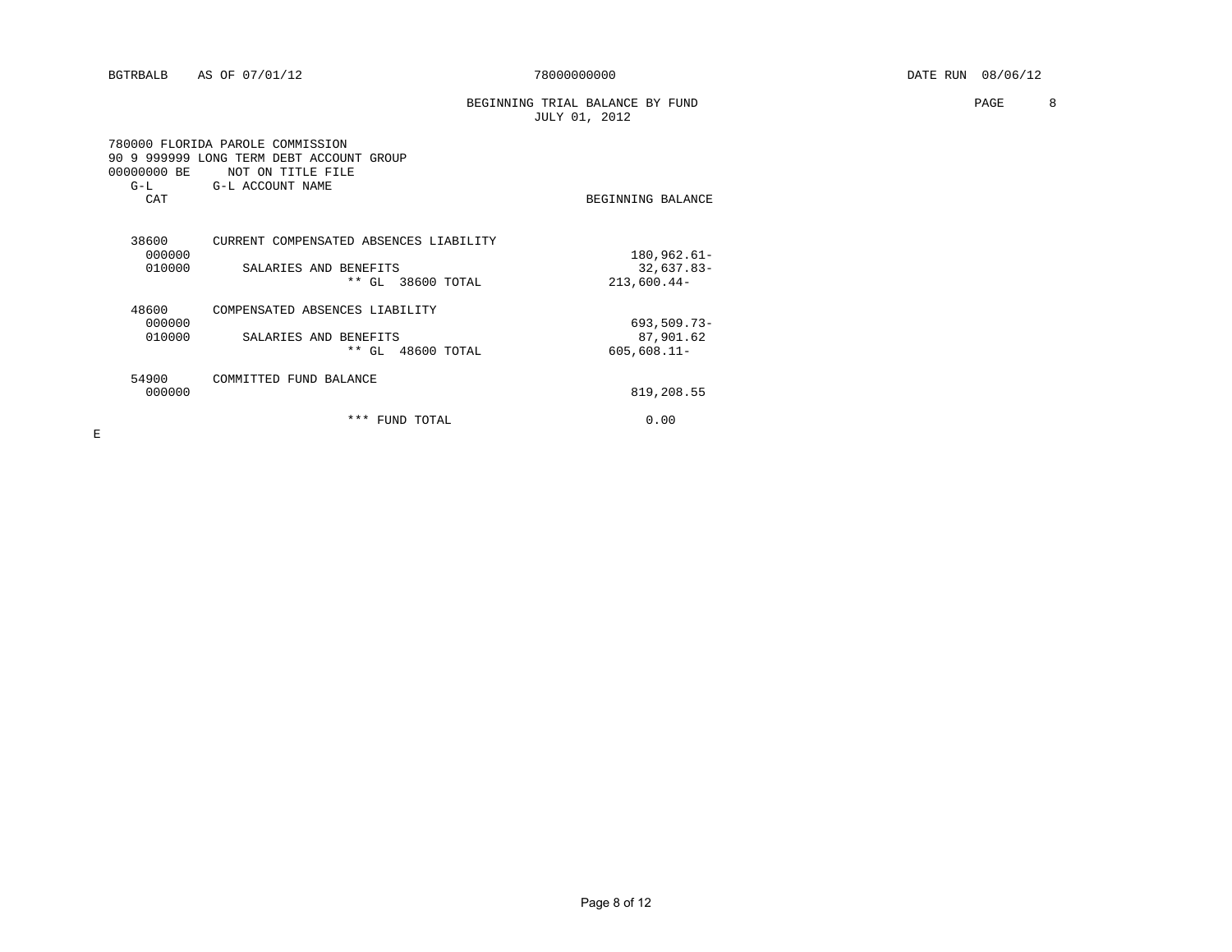# Florida Parole Commission

# Schedule I Series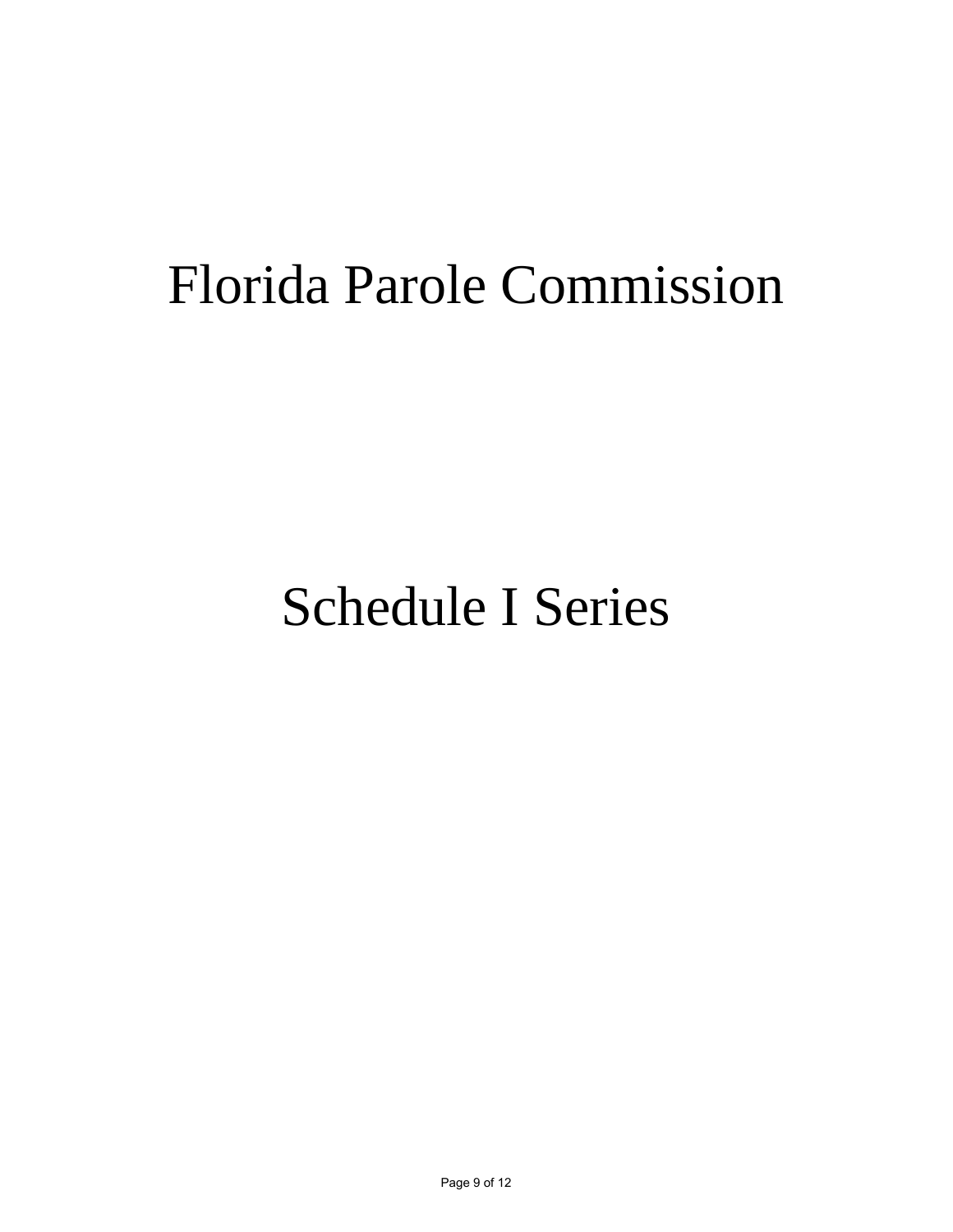## SCHEDULE I NARRATIVE

#### Budget Period: 2013-14

Agency: Florida Parole Commission<br>Fund: Federal Grants and Donation Federal Grants and Donations Trust Fund (2261)

### A. CALCULATION OF 5 PERCENT RESERVE:

The Federal Grants and Donations Trust Fund is funded from federal funds and is exempt from the 5% reserve requirement.

### B. COMPUTING DISTRIBUTION OF COST FOR GENERAL MANAGEMENT AND AND ADMINISTRATIVE SERVICES:

Not applicable.

#### C. ADJUSTMENTS:

Not applicable.

#### D. CASH FORECASTING METHODOLOGY:

The Commission's grant program operates on a reimbursement basis. The grant award is not expected to increase in the request year.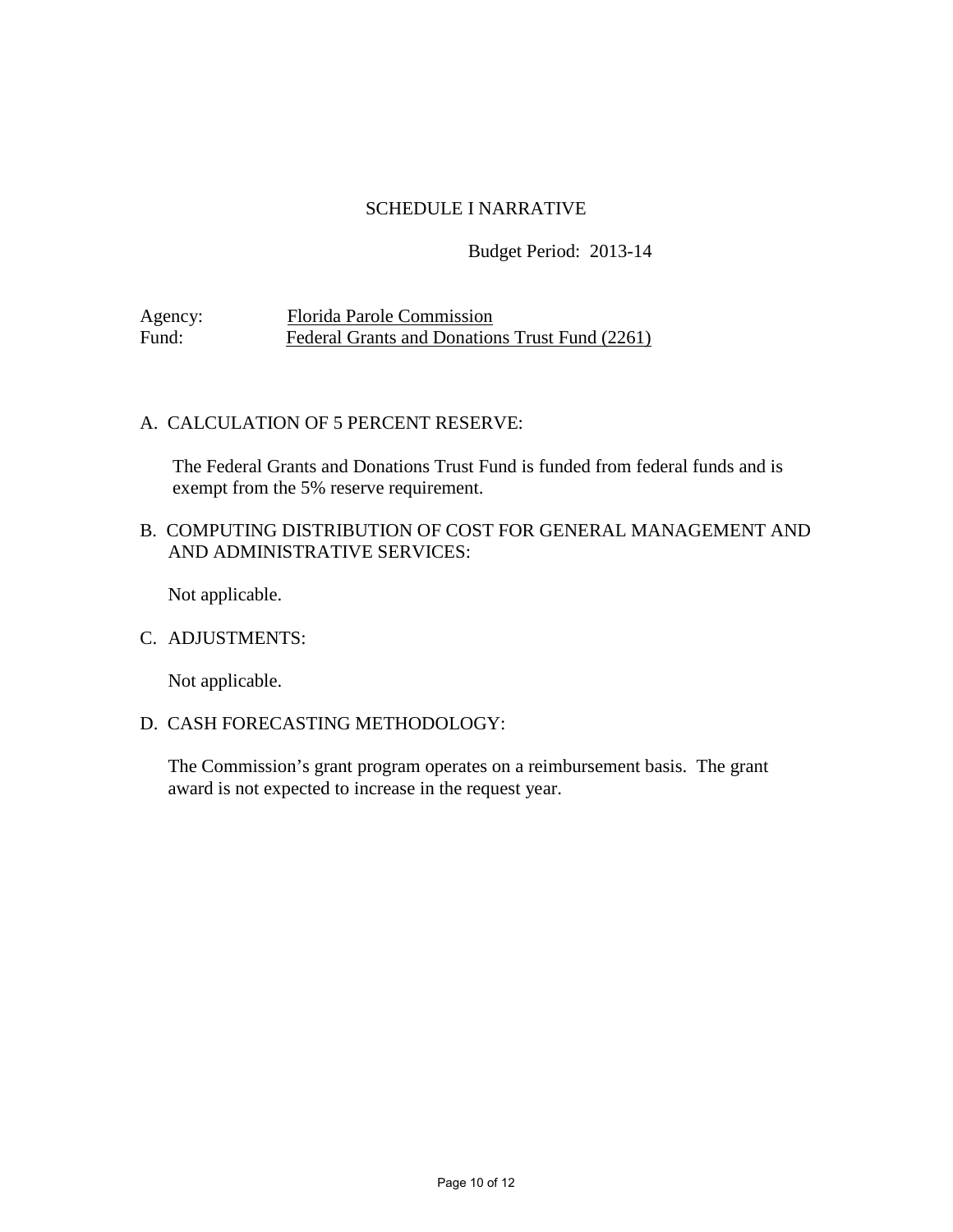## **SCHEDULE IC: RECONCILIATION OF UNRESERVED FUND BALANCE**

| <b>Department Title:</b><br><b>Trust Fund Title:</b>                                                                                                                 | <b>Budget Period: 2013 - 2014</b><br><b>Florida Parole Commission</b><br><b>Federal Grants Trust Fund</b><br>78010000 - Post-Incarceration Enforcement and Victims' Rights<br>2261 |                             |                                   |
|----------------------------------------------------------------------------------------------------------------------------------------------------------------------|------------------------------------------------------------------------------------------------------------------------------------------------------------------------------------|-----------------------------|-----------------------------------|
| <b>Budget Entity:</b><br><b>LAS/PBS Fund Number:</b>                                                                                                                 |                                                                                                                                                                                    |                             |                                   |
|                                                                                                                                                                      |                                                                                                                                                                                    |                             |                                   |
|                                                                                                                                                                      | <b>Balance as of</b><br>6/30/2012                                                                                                                                                  | SWFS*<br><b>Adjustments</b> | <b>Adjusted</b><br><b>Balance</b> |
| <b>Chief Financial Officer's (CFO) Cash Balance</b>                                                                                                                  | $21131$ (A)                                                                                                                                                                        |                             | 21131                             |
| ADD: Other Cash (See Instructions)                                                                                                                                   | (B)                                                                                                                                                                                |                             |                                   |
| <b>ADD</b> : Investments                                                                                                                                             | (C)                                                                                                                                                                                |                             |                                   |
| ADD: Outstanding Accounts Receivable                                                                                                                                 | (D)                                                                                                                                                                                |                             | $\overline{0}$                    |
| ADD:                                                                                                                                                                 | (E)                                                                                                                                                                                |                             |                                   |
| <b>Total Cash plus Accounts Receivable</b>                                                                                                                           | $21131$ (F)                                                                                                                                                                        |                             | 21131                             |
| LESS Allowances for Uncollectibles                                                                                                                                   | (G)                                                                                                                                                                                |                             |                                   |
| LESS Approved "A" Certified Forwards                                                                                                                                 | (H)                                                                                                                                                                                |                             |                                   |
| Approved "B" Certified Forwards                                                                                                                                      | (H)                                                                                                                                                                                |                             |                                   |
| Approved "FCO" Certified Forwards                                                                                                                                    | (H)                                                                                                                                                                                |                             |                                   |
| LESS: Other Accounts Payable (Nonoperating)                                                                                                                          | (I)                                                                                                                                                                                |                             |                                   |
|                                                                                                                                                                      | $\left( J\right)$                                                                                                                                                                  |                             |                                   |
| <b>Unreserved Fund Balance, 07/01/12</b>                                                                                                                             | $21131 K\rangle$                                                                                                                                                                   |                             | $21131$ **                        |
| Notes:<br><i>*SWFS</i> = Statewide Financial Statement<br>** This amount should agree with Line I, Section IV of the Schedule I for the most recent completed fiscal |                                                                                                                                                                                    |                             |                                   |

 **year and Line A for the following year.**

*Office of Policy and Budget - July 2012*